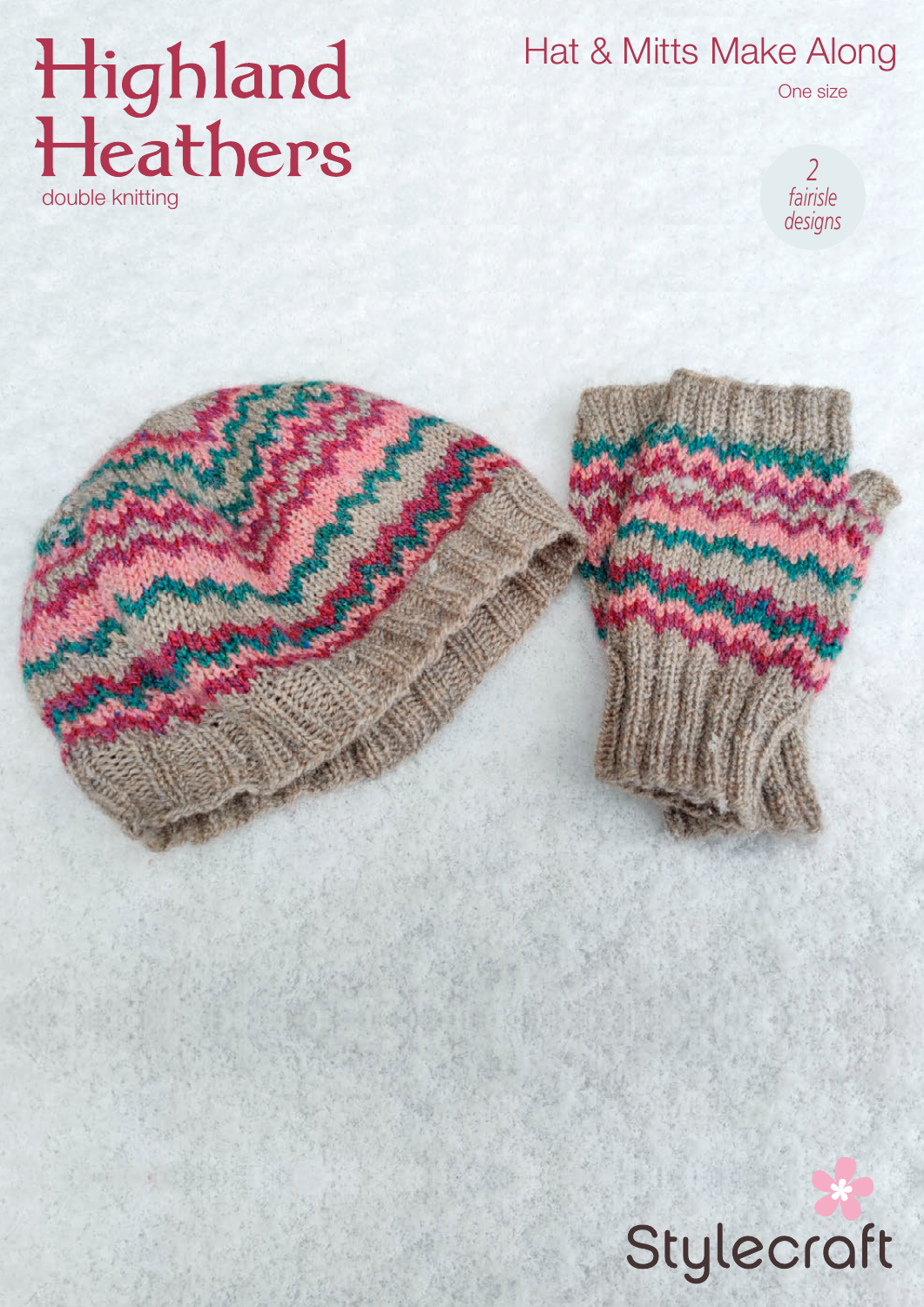#### **Hat and Mitts Make Along in Highland Heathers DK by Juliet Bernard**

| <b>Hat and Mitts</b><br>One size, to fit an average size adult     |  |                                                                                                                                          |                     |
|--------------------------------------------------------------------|--|------------------------------------------------------------------------------------------------------------------------------------------|---------------------|
| <b>Actual Hat circumference</b><br><b>Mitts hand circumference</b> |  | 52 cm 201/ <sub>2</sub> in<br>21 cm $8\frac{1}{4}$ in                                                                                    |                     |
|                                                                    |  |                                                                                                                                          | <b>Colours used</b> |
|                                                                    |  | A - Grist 3750<br>$B -$ Thrift 3746<br>C - Wild Salmon 3745<br>D - Bracken 3747                                                          |                     |
| <b>Alternative Yarns</b>                                           |  | Life DK, Special DK, Bellissma DK. If using an<br>alternative yarn, please check the meterage as the<br>number of balls needed may vary. |                     |

1 set 4 mm (UK 8 – USA 6) DPNs, 1 set 3¼ mm (UK 10 – USA 3) DPNs. Stitch markers. Stitch holder.

# **ABBREVIATIONS**

**cm** centimetre(s) **cont** continue **g** grammes **in** inch(es) **k** knit **mm** millimetre(s) **rep** repeat **st(s)** stitch(es

# **SPECIAL ABBREVIATIONS**

**M1 -** make one stitch by picking up the horizontal strand in between two stitches and purling through front of loop

The yarn amounts stated are based on average requirements and are therefore approximate.

**TENSION** 23 sts and 28 rows to 10 cm, 4 in, over stocking stitch on 4 mm needles, or the size required to give the correct tension.

**It is essential to work to the stated tension to ensure the correct size and you should always knit a tension square.** 

If there are less sts and rows to 10cm, 4in, change to finer needles if there are more sts and rows to 10cm, 4in, change to larger needles

Although every effort has been made to ensure that instructions are correct, Stylecraft cannot accept any liabilities.

**Stylecraft cannot accept responsibility for the result of using any other yarn.** 

## **HAT**

Using 4mm needles and yarn A cast on 100 sts and join to work in the round being careful not to twist the stitches. You may like to add a stitch marker to indicate the beginning of the round.

**Round 1:** \*K2, P2; rep from \* to end. Repeat this round 11 more times.

**Next Round:** \*K5, M1; rep from \* to end. 120 sts

Now work from chart repeating it 6 times in each round, changing colour as indicated. You may like to put a stitch marker after each pattern repeat.

When chart is complete (6 sts rem), cut the yarn, thread the end on to a tapestry needle and go through the stitches and pull them tight.

### **MITTS**

Using 3¼mm needles and yarn A cast on 48 sts and join to work in the round being careful not to twist the stitches. You may like to add a stitch marker to indicate the beginning of the round.

**Round 1:** \*K2, P2; rep from \* to end. Rep this round 19 more times.

Begin working from chart until Round 8 has been completed.

**Next Round:** K3 sts from chart and place stitch